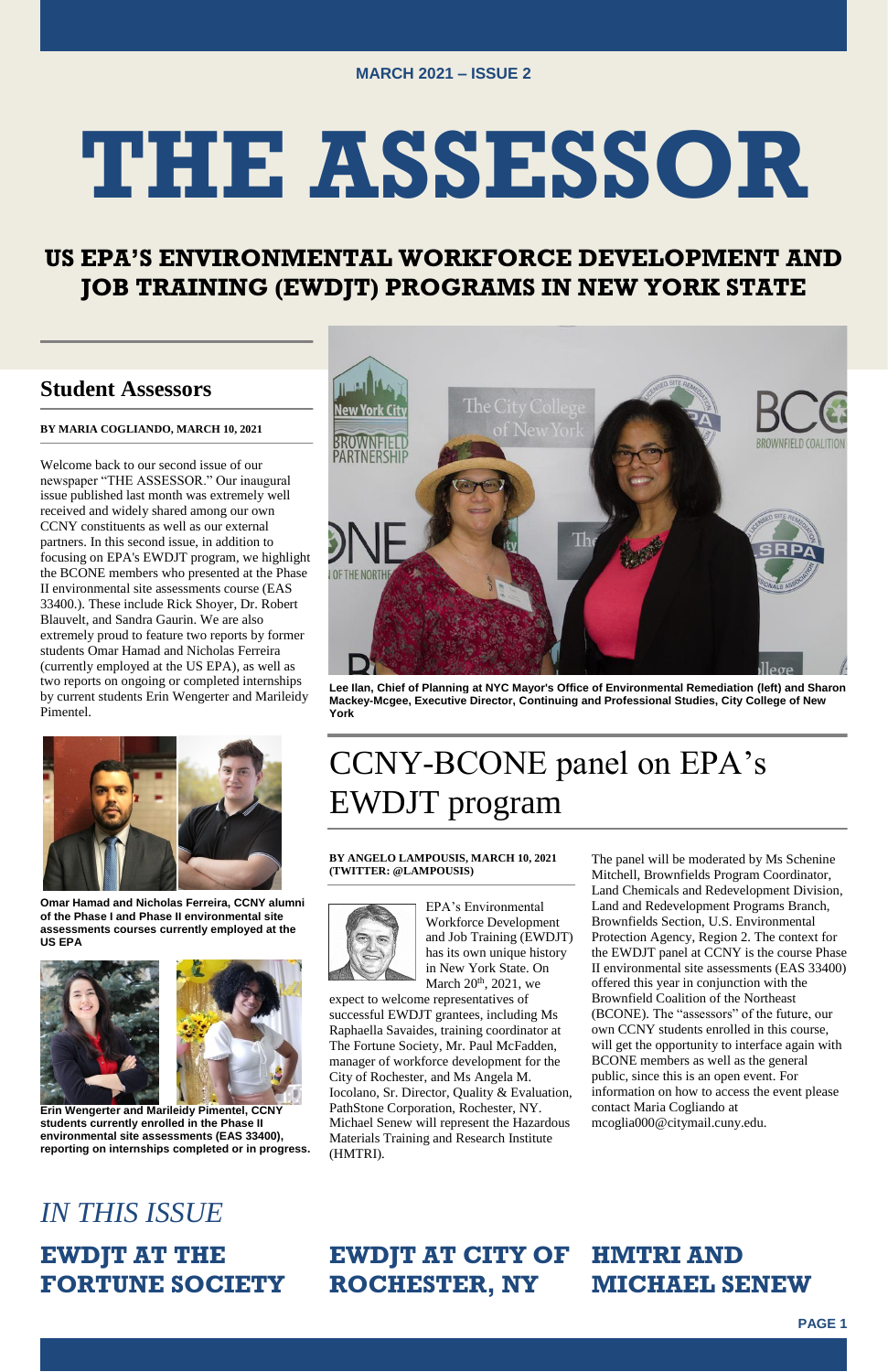### **BROWNFIELDS TRAINING**

# **BCONE members guest lecture at CCNY**

*February - March, 2021*

# *Guest lecture by BCONE President on soil investigation*

Mr. **Rick Shoyer** (left) guest gave a lecture on February 27, on the topic of soil investigations, specifically the NJ guidance for site investigation, remedial investigation, and remedial action verification sampling for soil. Mr. Shoyer is a Senior Project Consultant for Advanced GeoServices, a Montrose Environmental Group company based in Robbinsville, NJ. He is a Licensed Site Remediation Professional (LSRP) and an N-2 licensed operator in the State of New Jersey. Mr. Shoyer's experience includes working on brownfields, PFAS projects and PFAS research. He currently serves as President of Brownfield Coalition of the Northeast (BCONE.) BCONE's mission is to provide a platform for the exchange of ideas and best practices on the benefits of brownfield remediation, resilience, and sustainable redevelopment; and to work with public, private, and regulatory stakeholders in our region to facilitate economic activity and growth. Mr. Shoyer was appointed as the BCONE representative on the New Jersey Department of Environmental Protections' (NJDEP) Site Remediation.

# **THE ASSESSOR**

### **IDENTITY**

Periodic publication with the purpose of highlighting environmental site assessment courses, training, and professional development opportunities offered through the City College of New York, CUNY, and beyond.

> Editor-in-Chief: Angelo Lampousis CCNY, CUNY

Copy Editor: Camille Bond Columbia University School of Journalism

### **LECTURES ON PHASE II SAMPLING METHODOLOGIES AND DATA EVALUATION**

Dr. **Robert Blauvelt** (right, middle) guest lectured on the topic of Phase II sampling methodologies on February 20. Dr. Blauvelt is a geologist with more than 30 years of experience in the investigation, remediation and redevelopment of industrial and commercial properties. Over the course of his career, he has assisted clients in complex, multi-site due diligence assessments, regulatory compliance audits and litigation/expert witness services. This remedial and redevelopment (brownfield) work has been done within the context of a variety of regulatory programs including CERCLA (RI/FS), RCRA (RFI/CMS), NJDEP (SRP), NYSDEC DERR, MA MCP and OEPA VAP. Dr. Blauvelt also has led cleanup projects involving in situ and ex situ management of soil impacted with petroleum hydrocarbons and chlorinated solvents. His remediation experience runs the gamut from the development of enhanced

bioremediation/natural attenuation to providing technical support in the design and installation of multi-level air sparge, soil vapor extraction and treatment systems. Dr. Blauvelt has a M.S. and B.S. in Geology from Rutgers University, as well as a Ph.D. from the New Jersey Institute of Technology.

Ms **Sandra Gaurin** (right, bottom) guest lectured on the topic of Phase II data evaluation on March 6. She is Director of Client Services, Risk Management and has more than 20 years of experience simultaneously managing multiple projects with a focus on loss control services and environmental claims support. Her responsibilities with Gallagher Bassett Technical Services Division include the coordination of teams of experts to provide technical support for complex environmental issues and claims. Ms. Gaurin has been involved in expert witness report preparation in support of litigation for nationwide insurance carriers, and also coordinates and performs risk management and due diligence support to nationwide real estate investors, including local office staff coordination, budget and deadline management as well as interface with clients. Ms. Gaurin has also managed projects for commercial/industrial as well as municipal/state clients involving site investigation and remediation activities such as underground storage tank removal, impacted soil excavation and disposal, groundwater and soil vapor investigation and remediation, and in-situ bioremediation treatment.



**Mr. Frederick (Rick) J. Shoyer III, President of BCONE**



**Robert Blauvelt, P.G., LEP, LSRP Senior Consultant, GEI** 



### **Sandra Gaurin, ERM, LEED AP, Director Client Services, Gallagher Bassett Technical Services Division**

She also maintains reporting compliance for industrial/warehousing facilities, including Tier II reporting, hazardous waste reporting, homeland security assessments, SPCC, and SWPP. Ms. Gaurin earned a Master of Science from the Industrial Biology School, France and a Bachelor of Science in Biochemistry from the University Paris 6. She is a LEED Accredited Professional and holds many certification and licenses, including Environmental Risk Management (ERM) License, 40-hour OSHA HAZWOPER, 30-hour OSHA Construction Safety Training, and EPA Hazardous Waste Management Training.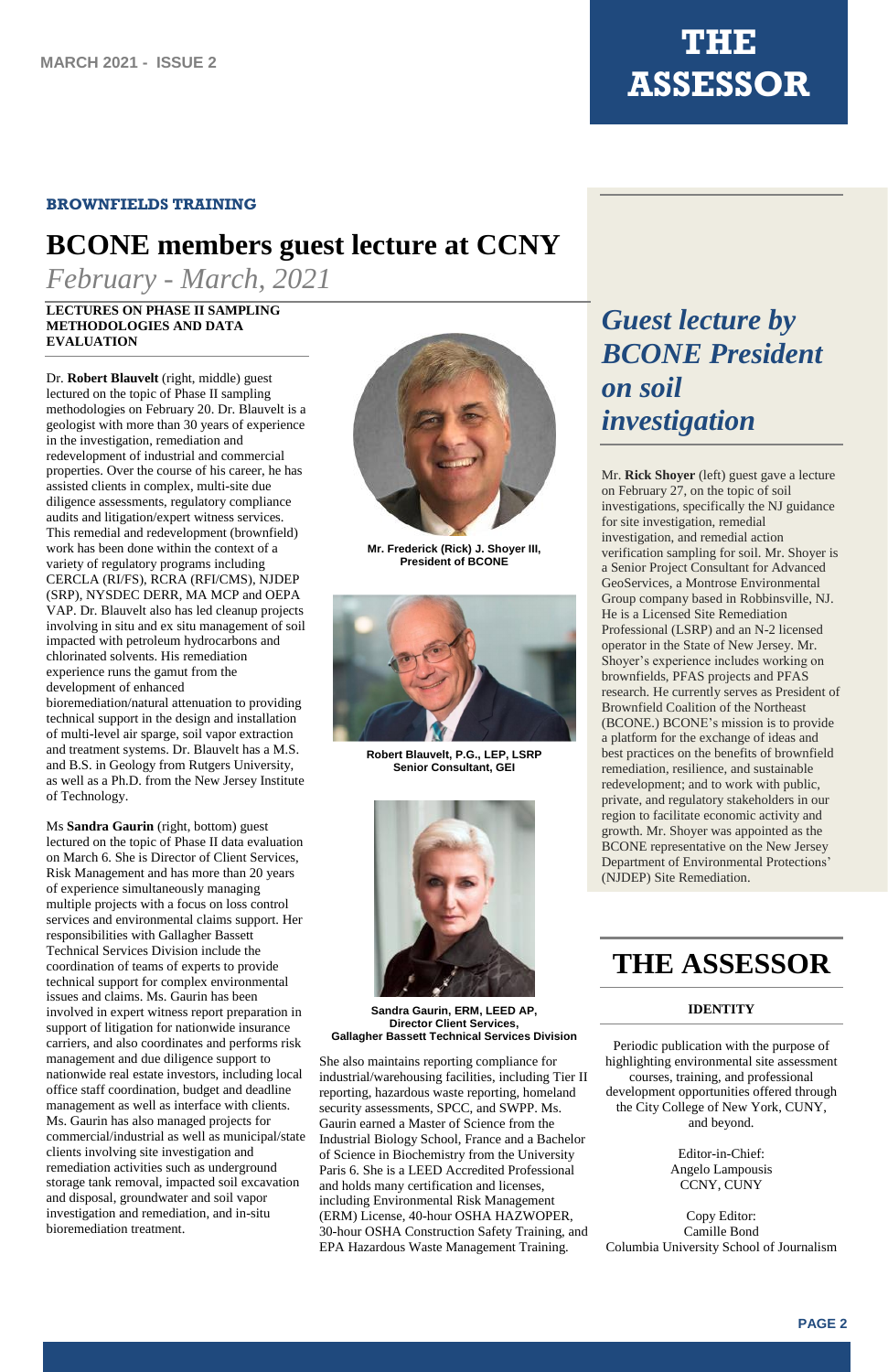### **MARCH 20, 2021 - BCONE AND CCNY VIRTUAL PANEL DISCUSSION ON EPA'S BROWNFIELDS ENVIRONMENTAL WORKFORCE DEVELOPMENT AND JOB TRAINING (EWDJT)**

EPA's Brownfields Program empowers states, communities, and other stakeholders to work together to prevent, assess, safely clean up, and sustainably reuse brownfields. EPA provides financial assistance to eligible applicants through four competitive grant programs: assessment grants, revolving loan fund grants, cleanup grants, and job training grants. The latter, also known as Environmental Workforce Development and Job Training (EWDJT) grant funds are provided to nonprofit organizations and other eligible entities to recruit, train, and place residents from solid and hazardous wasteimpacted communities, including low-income and minority, unemployed, and underemployed individuals.

The moderator for this panel discussion was EPA Region 2 Brownfields Program Coordinator Ms Schenine Mitchell. Panelists include three EWDJT grantees, as well as one representative of the Hazardous Materials Training and Research Institute, as outlined below.

### **Moderator**:

Schenine Mitchell, Brownfields Program Coordinator, Land Chemicals and Redevelopment Division, Land and Redevelopment Programs Branch, Brownfields Section, U.S. Environmental Protection Agency, Region 2.

### **Panelists - EWDJT Grantees**:

Raphaella Savaides, Training Coordinator, The Fortune Society, Long Island City, NY

Paul McFadden, Manager of Workforce Development, City of Rochester, NY

Angela M. Iocolano, Sr. Director, Quality & Evaluation, PathStone Corporation, Rochester, NY

### **Panelist from HMTRI**:

Michael Senew, representing Eastern Iowa Community College's Hazardous Materials Training and Research Institute (HMTRI)



**Raphaella Savaides, Training Coordinator, The Fortune Society, Long Island City, NY**

# **Panelist profile** *Raphaella Savaides www.fortunesociety.org*

After growing up abroad, Raphaella moved to the United States in 2012 to begin university and a career in reentry and criminal justice reform. For the past four years, she has been working at the Fortune Society, a reentry organization in Queens that services individuals with criminal justice touchpoints. In her current role, she coordinates Green Training for the Employment Services Unit. Training opportunities include Environmental Remediation Training, a six-week course made available through the EPA EWDJT grant. The training focuses on hazardous waste removal and remediation, allowing many students to remediate the environments they grew up in. As a result of teaching and coordinating this training for the past few years, Raphaella will also be pursuing a Master's in Urban Planning in the fall, with hopes to prevent the inequity that comes with living in underprivileged and often contaminated neighborhoods.

### **HAZARDOUS MATERIALS TRAINING AND RESEARCH INSTITUTE (HMTRI)**

# **Panelist profile: Michael Senew**



Michael Senew served as an officer in the US Public Health Service assigned

to the US Environmental Protection Agency during its formation in the early 1970s. A mechanical

engineer with a Master of Science in Industrial Administration from Purdue University, he has over 50 years' work experience in a variety of technical, policy and regulatory environments.

His employers have included the US Environmental Protection Agency, Argonne National Laboratory and the Hazardous Materials Training and Research Institute, including assignments with EPA, DOE, NSF,

state agencies, colleges, universities, environmental consulting and construction firms.

As a participant in over 60 studies related to environmental policy, control technology, remediation and assessment, he has a historical perspective of environmental systems as they impact training, economics, regulation and control.

In an advisory role, he served for ten years as a member, and later Chairman, of EPA's Mid Atlantic Hazardous Substance Research Center (HSRC) Training and Technical Transfer Advisory Committee.

He has consulted continuously since 1987 under various EPA research and training related cooperative agreements. His workforce and environmental justice experience began in late 1991 with Cuyahoga County Community

### College.

Brownfield workforce training and development experience dates to the first pilot assessment grant award in 1995 and continues to the present under various cooperative agreements between Eastern Iowa Community College's Hazardous Materials Training and Research Institute (HMTRI) and the EPA Office of Land and Emergency Management. Current responsibilities include providing technical assistance to communities with the objective of providing support to stakeholders interested in developing and sustaining Brownfields workforce development and job training programs.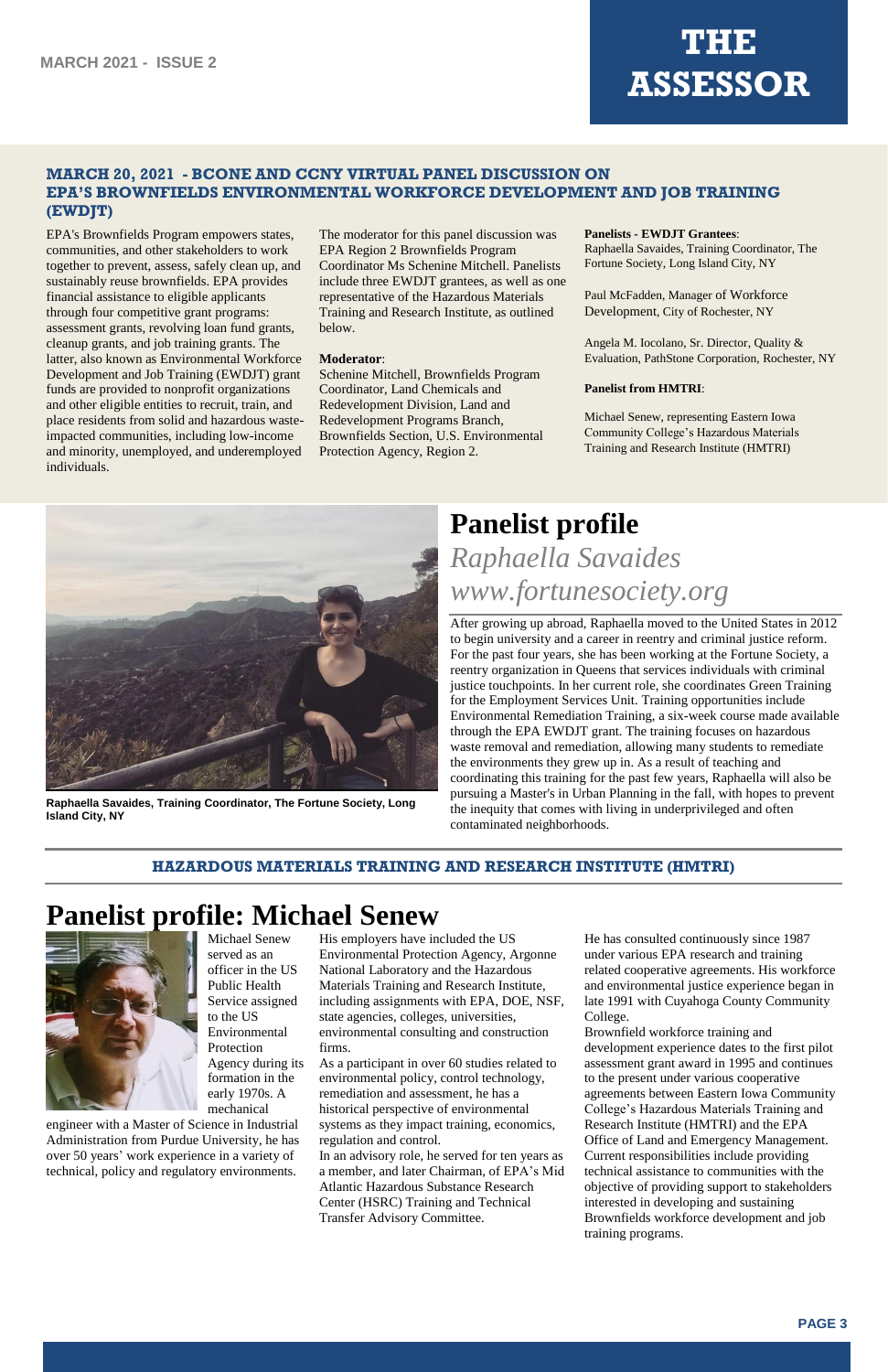# **Panelist profile: Paul McFadden**



Born November 16, 1972 in Rochester, N.Y., Paul McFadden faced many innercity challenges at a very early age. By the age of 12 years old he became heavily involved with felony gang activity. Under the impression that this was a normal part of life, his "life of crime, gangs and weapons involvement" landed him in prison by the young age of 19 and from there he would spend nearly a decade before being released. Determined to turn his life around, McFadden dedicated

over nine and a half years of his sentence towards searching for key answers as to why so many youth such as himself had developed a "no fear" concept towards life and why so many of our urban youth continuously place themselves in the revolving door of jail and death. McFadden's search for alternative options led him to leadership positions such as peer counselor for Alcohol and Substance Abuse Treatment Programs, teaching assistant for G.E.D. programs, host seminar speaker for African American History, peer advisor for Facility Gang Intervention, Peer Mediator for Aggressive Re-placement Training and certifications as a Legal Research Clerk.

After returning home in 2003, McFadden coordinated with various community outreach programs, co-chaired two city wide Mayoral Youth Transition and Prevention Teams and networks with private sector business owners in an effort to provide a voice for urban youths who were in search of a much more positive, structured life. He also cofounded a ten year prison fellowship ministry with Bishop Gregory Parris and the Church of Love, called R.O.C. Youth Ministries, in order to reach more active at–risk teens before they are returned to society.

Employed as a Youth Intervention Specialist for the City of Rochester (Pathways to Peace) in 2004, McFadden developed specific strategies geared towards helping young men and women turn their lives around. He has earned the respect of his peers as a positive role model and is a prime example of what it means to lead by example. In 2010 he founded the "R.I.S.E. Rochester Intervention Service & Empowerment" in order to teach at-risk teens and families how to turn lost lives into proud and productive citizens. His philosophy is, "Teach them how, don't just tell them how."

As Executive Director for R.I.S.E. (Rochester Intervention Service & Empowerment) Paul McFadden works with families to provide positive strategic goals for at-risk teens. Through support groups structure, parental outlines and referrals to various community outreach centers, R.I.S.E. takes the initiative to guide at-risk teens to a much more positive and productive young adult life. The goal of R.I.S.E. is to perform services for various agencies by providing concrete presentations and realistic seminars for members of our community who have exhausted all available remedies aimed at the redevelopment of the minds of our youth. Local agencies have a growing demand for positive and effective role models for at-risk teens. R.I.S.E. offers a platform of positive guidance to families in need of low, moderate and even high level intervention and prevention treatment.

R.I.S.E.'s programs can help agencies nation-wide to relate to the various negative influences that the children of our future are bombarded with in their everyday lives. As a Gang Intervention Specialist, Paul McFadden is a highly recognized expert on the subject matter of hybrid gangs. He also served as the lead Youth Intervention Services Coordinator for Action for a Better Community, Inc. from 2007 to 2014. Paul McFadden led the community in providing Transitional Workshops, Community Based Motivational Speaking, and Hybrid Gang Awareness Trainings. Mr. McFadden also provides presentations to not-for-profit agencies, City School District Staff, NYS Dept. of Probation and Parole, and agencies working with NYS Office of Juvenile Justice Delinquency Prevention with comprehensive intervention methods known county-wide. He is a member of Monroe County Reentry Task Force as well as the Youth Service Quality Council. In addition to being Co-Coordinator of R.O.C. Youth Ministries serving high risk youth in the Monroe County Jail in conjunction with the Monroe County Inmate Minor Development Program, other endeavors include program developer of the Monroe County Court Watch Intervention Program for Monroe County Criminal Courts.

In 2014, Mr. McFadden was promoted to Manager of Workforce Development Senior Program for the City of Rochester: Operation Transformation Rochester Program and the REJob Environmental Construction Program. These new programs are a comprehensive approach to help the City of Rochester residents make connections and gain the skills they need to achieve sustainable, rewarding employment and the transitional skills needed to guide individuals out of poverty. The REJob Program, funded by the EPA, has led the country for five consecutive years with 100% positive outcomes for recruitment, enrollment, attendance, accreditation, environmental construction, and engineering career placement. The City of Rochester, New York is grateful to have Mr. McFadden as a vigilant leader and advocate in the fight against poverty.

# **Panelist profile: Angela M. Iocolano**

Ms Angela M. Iocolano is Sr. Director of Quality and Evaluation at PathStone Corporation, Rochester, NY. Since 1998, Angela has worked to develop PathStone's quality and evaluation processes, and to generate funding for new initiatives. She conducts needs assessments and collaborative analyses, designs and delivers customized training programs and resource materials, and facilitates strategic planning, standardized measures and tracking. Angela is a Nationally Certified ROMA Implementer and is currently leading Trauma Informed Care Implementation.

Prior to her career with PathStone, Angela was an entrepreneur, building individual, interpersonal and organizational competencies in manufacturing, pharmaceutical and power utility industries. She developed a pro bono consulting network to serve non-profits and public education.

Her Master's work in social/organizational psychology (Keuka College and SUNY at Buffalo) focused on cognitive diversity, conflict mediation, quality of work life and job satisfaction.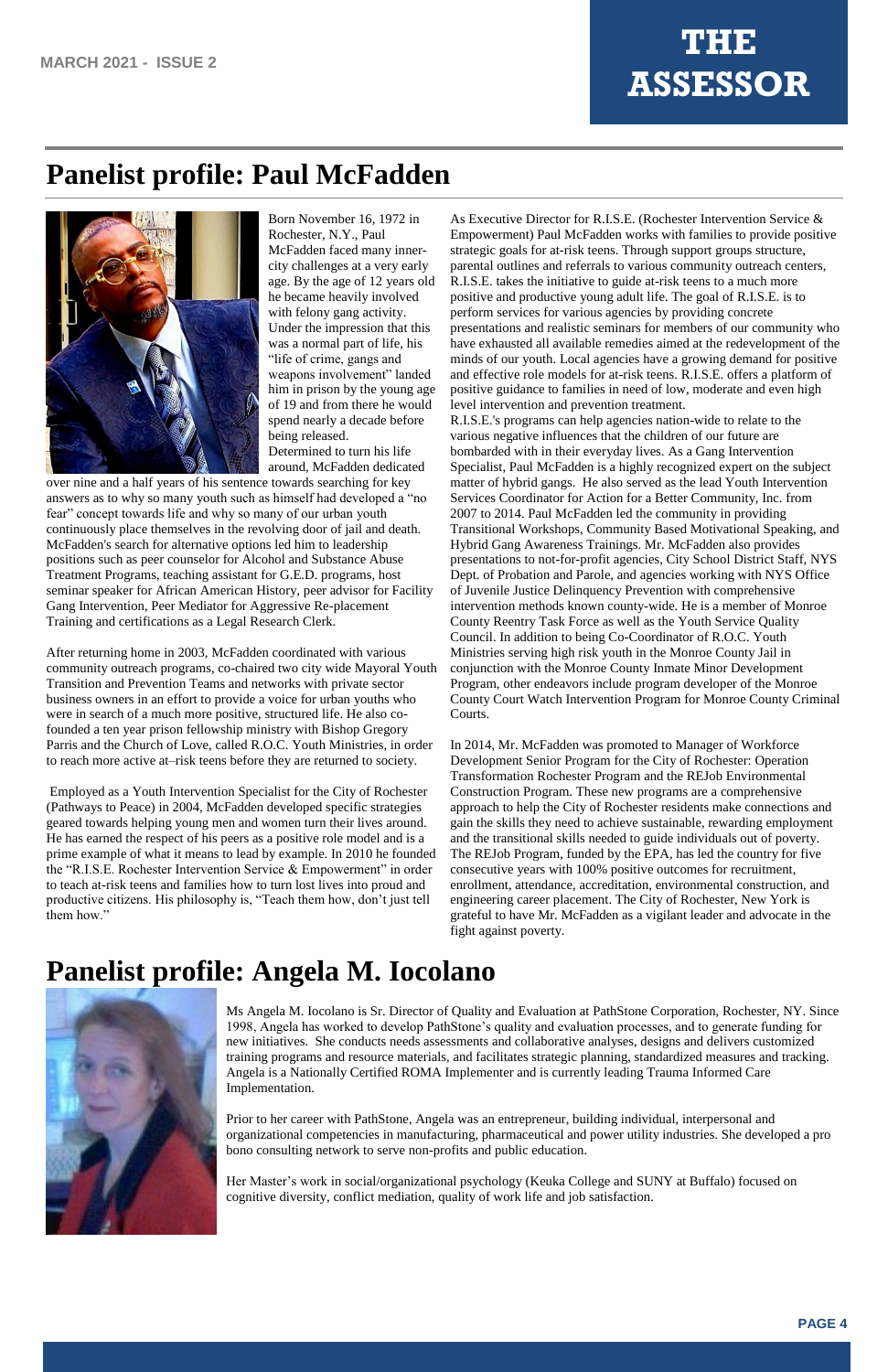

**Omar Hamad, US EPA**



**Nicholas Ferreira, US EPA**



**Erin Wengerter, CCNY student**

### **BY OMAR HAMAD, MARCH 12, 2021**

I have had a meandering career path, to say the least. It has taken me through various trades and introduced me to amazing people along the

way. I am a true believer in the notion that you never close yourself off to any possibilities in life because if you do, you will miss out on some fantastic opportunities. Before returning to the City College of New York for my engineering degrees, I spent the better part of a dozen years working in hospitality and hotel management and starting a few companies along the way. When I decided to go back to school, I imagined that I would work within the engineering consulting sector and developed the network needed to achieve my goal. But something interesting happened in the spring of 2014: while enrolled in the Earth and Atmospheric Science's Phase II Environmental Site Assessment course, my instructor, Dr. Angelos Lampousis, informed us of the annual EPA-CCNY Information Day. Holding to my belief that you never say no to an opportunity, I attended the event both in the spring of 2014 and 2015. The event gave me an illuminating insight into the everyday working of the U.S. Environmental Protection Agency. I would later go on to intern at the EPA Region II New York office and become a fulltime employee after graduating in 2016. The event itself played a large role in my decision to join the EPA: listening to the keynote talk about brownfields and meeting various alumni who worked in a host of different environmental fields opened my eyes to the endless possibilities afforded to the agency's staff. Seeing the impact your work could make in the lives of everyone around you and being able to help people in the work you do is a worthwhile bonus to any work you do in life. You never know what opportunities life will afford you. Take advantage of whatever comes your way. I am incredibly grateful to Dr. Lampousis and the CCNY alumni that helped host the event. In recent years, I have taken over the event's planning and organization, and I hope to keep it going for many more years.

### **BY ERIN WENGERTER, MARCH 12, 2021**

Tackling environmental site remediation is like playing a game of chess. One needs to use all of the pieces, engage multiple strategies, and constantly anticipate the motions of the entire board. Such was my journey as a Summer 2020 Intern within the USEPA Region 2 Superfund Division. At the start, I was welcomed into an amiable environment by a variety of Remedial Project Managers (REMs). Under the supervision of Jonathan Gorin, Renee Gelblat and Kate Watkins, one of my biggest tasks was assisting the team in charge of the Imperial Oil/Champion Chemical Superfund Site in Morganville, New Jersey. As it stood, the natural processes were effective enough at reducing the level of groundwater/soil contaminants that the active treatment was rendered obsolete. Therefore, needing to communicate the switch to passive monitoring to the public, I was able to assist the team in their organization of the press release and public meeting. Here, I learned the

importance of transparent, precise, and multi-party communication to the public. Especially with the rise of environmental justice, if our mission is to protect human health and the environment, the assistance and support of those within these ecosystems we aim to protect is essential. It was through REM David Montoya that I discovered several remediation techniques: bioremediation to remove petroleum products and pesticides, and in situ thermal treatment to remove chlorinated solvents, etc. Additionally, REM Larry Granite opened up my world to the ubiquitous global contamination by PFAS (per- and polyfluorinated alkyl substances). In order to remain involved, I continuously attended meetings between REMs, outside contractors, lawyers, and like-minded friends. Even through their professionalism, it was evident everyone involved cared deeply about how their work not only improves social and environmental welfare but uplifts everyone around them. As I approach graduation and plan for my completion of the Phase I and II En. Si. As. courses, it is clear to me that my experience within the Region 2 Superfund Division continues to propel my passions for this field going forward.

### **BY NICHOLAS FERREIRA, MARCH 12, 2021**

My time as an undergraduate was quite the bumpy ride to say the least. The almost six years I spent obtaining my bachelor's degree were some of the roughest and most confusing years of my life. Thankfully, I always kept pushing forward and was able to turn my dream of working at the EPA into a reality.

Prior to attending the City College of New York, I spent my freshman year at Pace University and the following two years at SUNY Old Westbury. During these three years, I was quite lost and unsure of what to pursue a degree in. I ended up enrolling in several introductory courses across a series of degree programs in hopes of finding one that would stick. When I originally enrolled at CCNY, my intentions were to get a degree in civil engineering and figure out a career from there. However, I ended up failing two courses during my first semester at CCNY following the emotional trauma I experienced related to my grandmother's death. My GPA plummeted to a low I could never have imagined, and I was unable to qualify for CCNY's civil engineering program. Following this setback, I decided to take as many courses as I could that were technically part of the civil engineering curriculum but open to all students. It is during this time that I discovered my passion for environmental science. After this revelation, I enrolled in the Earth and Atmospheric Sciences program and submerged myself in the world of all things related to environmental science.

As an Earth and Atmospheric Science major, I enrolled in several courses with Dr. Angelos Lampousis and was introduced to all the possibilities a career at EPA presented. It was through his Phase II Environmental Site Assessment course that I was given the ability to attend the annual EPA-CCNY Information Day where I was selected for a summer internship position at EPA Region II. During my internship, I fell in love with all things EPA and knew there was no better place for me to develop my professional career. Thus, following my internship, I continued to stay in touch with people I met at EPA and applied to every opening position in EPA Region II that I could.

All in all, the years leading up to finally becoming an official EPA employee were not easy. However, I wouldn't trade these years of struggling as an undergraduate to find my place in the world for anything. Everything happens for a reason and no matter what roadblock was thrown my way I never gave up. I hope that sharing my experience can serve as inspiration to never let any setback to deter you from fulfilling a dream you have and to always keep pushing forward.

# **CCNY CURRENT STUDENTS AND ALUMNI**